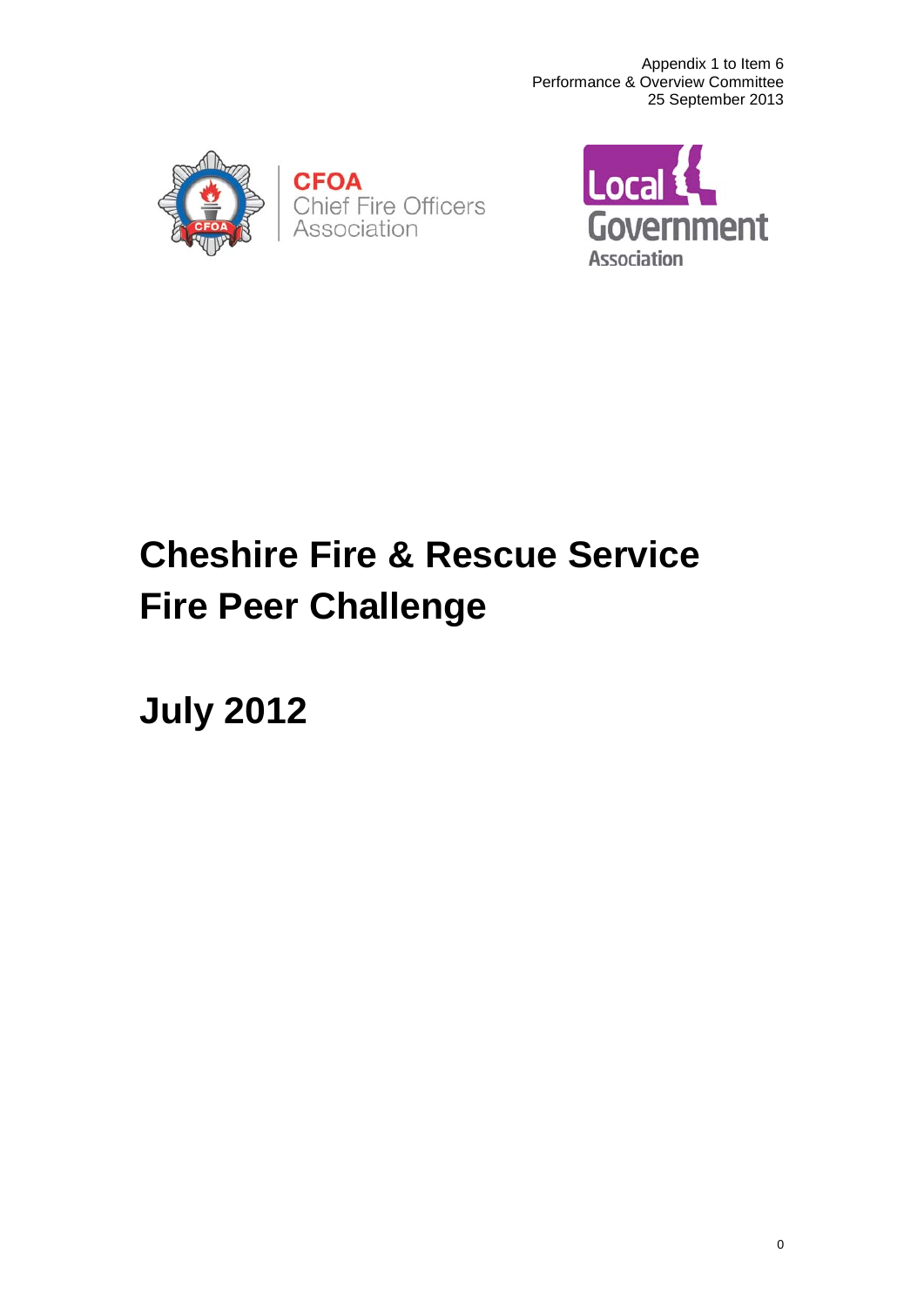## Executive Summary

Cheshire FRS was Fire Service of the Year 2011-12 and has a strong track record of very good operational performance. The Service has worked hard over a number of years to drive down the number of fire incidents significantly.

From frontline staff to senior management, there is an atmosphere of enthusiasm, commitment, a 'can do' attitude and a palpable sense of 'Team Cheshire'.

The Service can point to a number of innovations which have underpinned its success in the past, including; changes to shift patterns, partnerships with organisations like Age UK, investment in training, the extensive use of advocates and volunteers and a very high level of home safety assessments. Leadership has been key in initiating and sustaining these developments.

The Service has also made good progress since its Operational Assessment three years ago, including; embedding the approach to Unitary Performance Groups, further raising members' awareness of key strategic issues (underpinned by member champions and UPGs), a sharper intelligence led approach to targeting initiatives, further improving training and achieving the 'Excellent' level in the Equalities Standard.

All of this has laid a strong platform for the future. However, the likely significant future funding reductions nationally will create pressure for a very different Cheshire Fire & Rescue Service in the future.

The Service asked the peer challenge to focus on a number of issues, which are summarised in more detail in the report. However, the plans the Service has for its future service delivery are the most crucial of these. The Operational Response Review the Service is currently undertaking represents a significant recasting of the response provision in Cheshire. Plans for this comprehensive change are being thought through carefully.

The review reflects the need for the Service to tackle anticipated significant future funding reductions. The Service is still developing these ideas and creating a picture for staff and members of the future shape of the Service as a whole will be essential.

The outcomes from the review will only hang together if implemented as a whole. Courage and resolve will be necessary by the Authority in both making the decision and seeing through its plans. As ever in such significant change programmes political and professional leadership needs to be consistent and unwavering.

The financial underpinning of the future plans for change is also critical. Accepting that is difficult with the current financial uncertainties, alignment with the change programme is crucial for success. Extending the Medium Term Financial Plan to 2017/18 and modelling scenarios in relation to the uncertainties associated with business rates funding, council tax benefit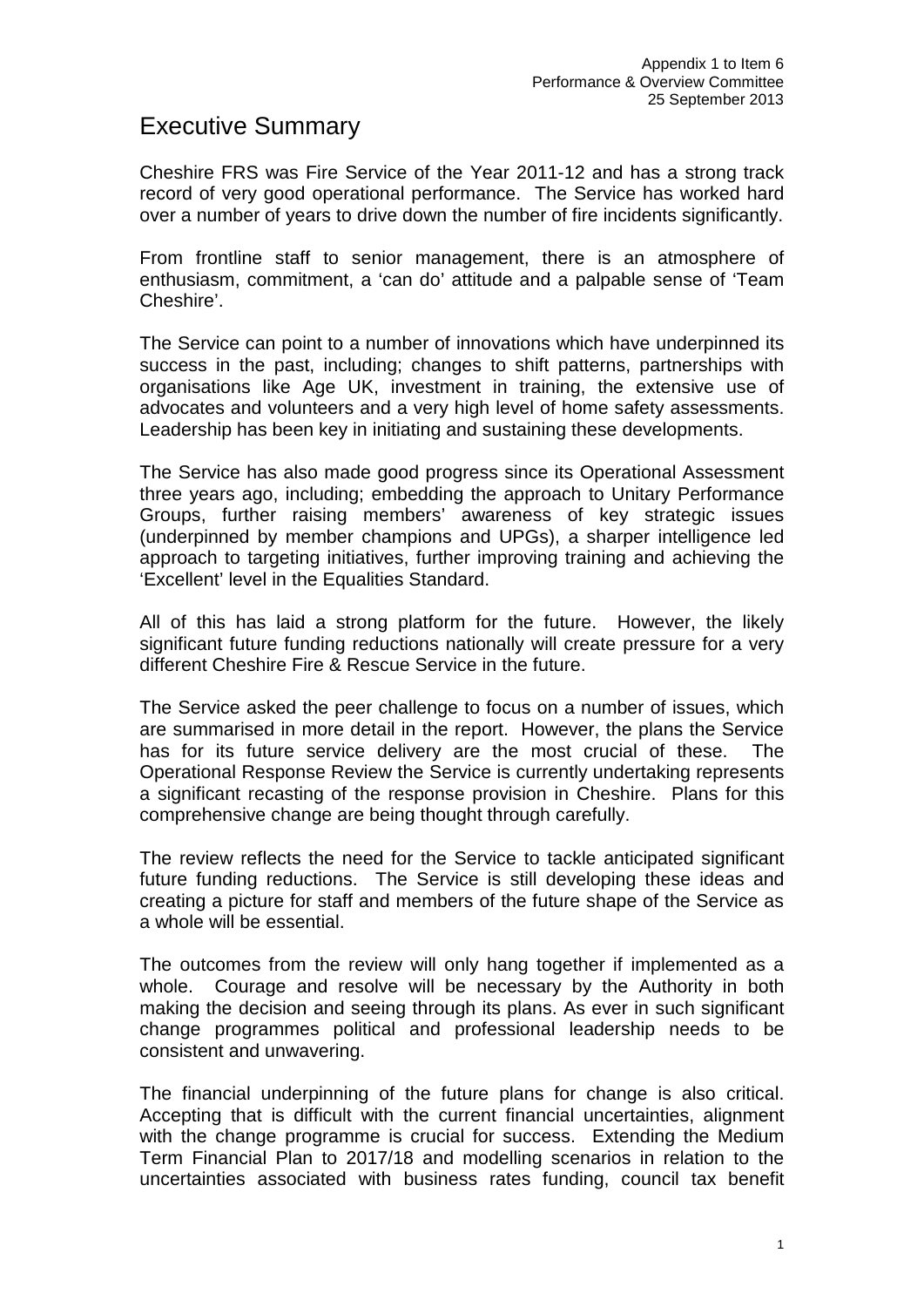changes and the IRMP proposals would provide a platform for a robust debate on alternative funding plans.

There will be a need for a capacity and skills audit within the organisation to ensure the plans for the future can be delivered. This will require core functions like Finance, ICT and HR to be 'fit for purpose' to support the delivery of the Authority's ambition.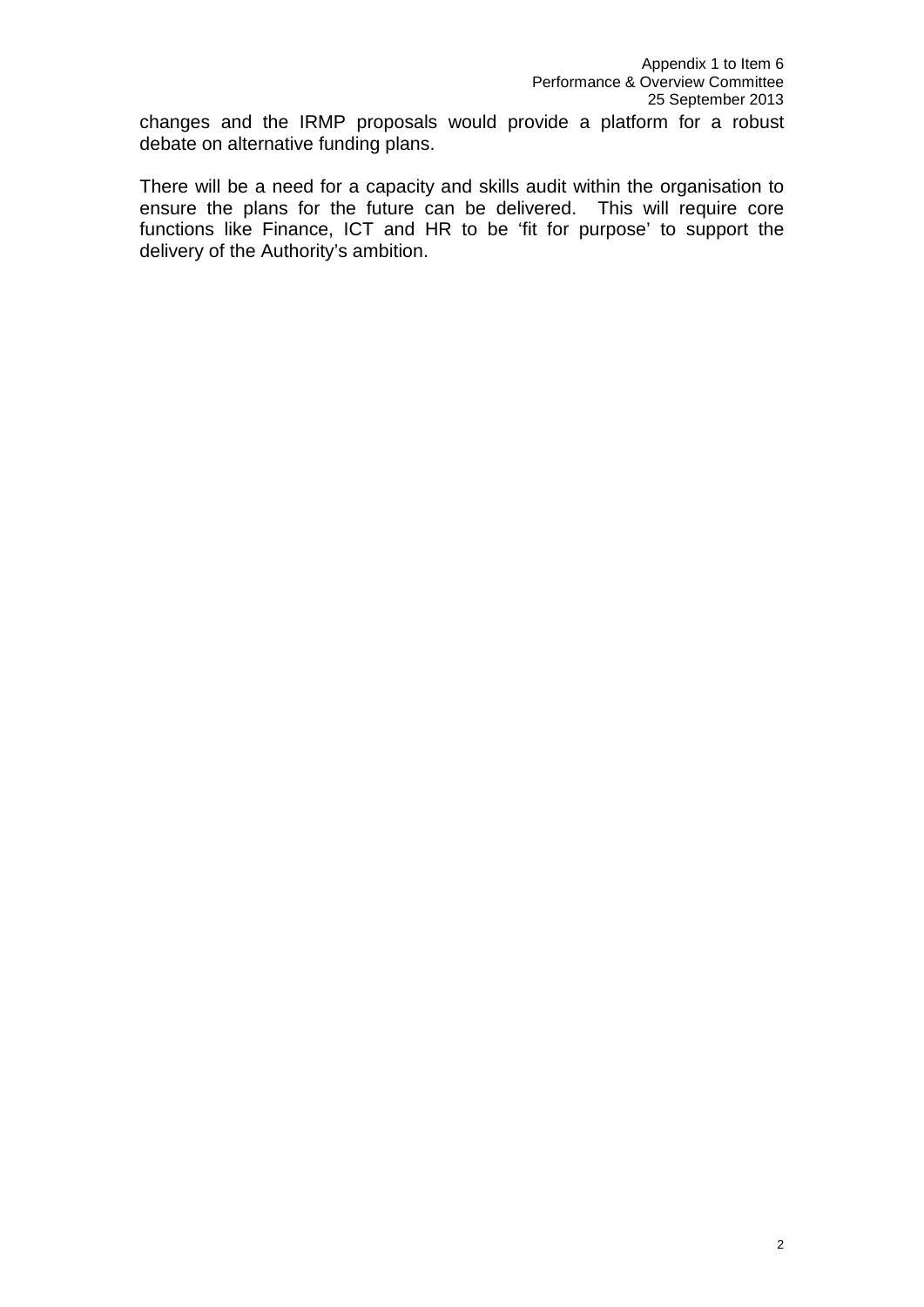## Introduction

This report captures the outcomes and presents the key findings from the Local Government Associations (LGA's) Fire Peer Challenge at Cheshire Fire & Rescue Service in July 2012. Fire peer challenge is part of the new approach to sector led improvement. It is a key component of the LGA's 'Taking the Lead' offer [\(www.local.gov.uk/taking-the-lead\)](http://www.local.gov.uk/taking-the-lead).

The Fire Peer Challenge took place from the 17-20 July 2012 and consisted of a range of on-site activity including interviews, observations and focus groups.

The peer team met with a broad cross-section of elected members, officers, front line firefighters, stakeholders and partner agencies. During the time in Cheshire the peer team were well looked after and everyone the team met were fully engaged with the process and open and honest.

The peer team also undertook background reading provided to the team in advance, including Cheshire's Operational Assessment self assessment and key supporting documentation.

The evidence and feedback gathered was assimilated into broad themes and a discussion of the findings was delivered to the Services' senior members and officers.

This report provides detailed information on the key focus areas agreed with the Service:

- Plans for the future:
	- o leadership and governance
	- o financial viability
	- o organisational capacity
- Community risk management
- Fire control
- Training and development
- Community budgets
- Asset management and ICT

The purpose of the peer challenge was to complement the Authority's Operational Assessment self assessment by providing external challenge to help support improvement and to reflect how the Service is performing across the areas of focus.

Fire peer challenges are managed and delivered by the sector for the sector. Peers are at the heart of the peer challenge process. They help Services' with their improvement and learning by providing a 'practitioner perspective' and 'critical friend' challenge.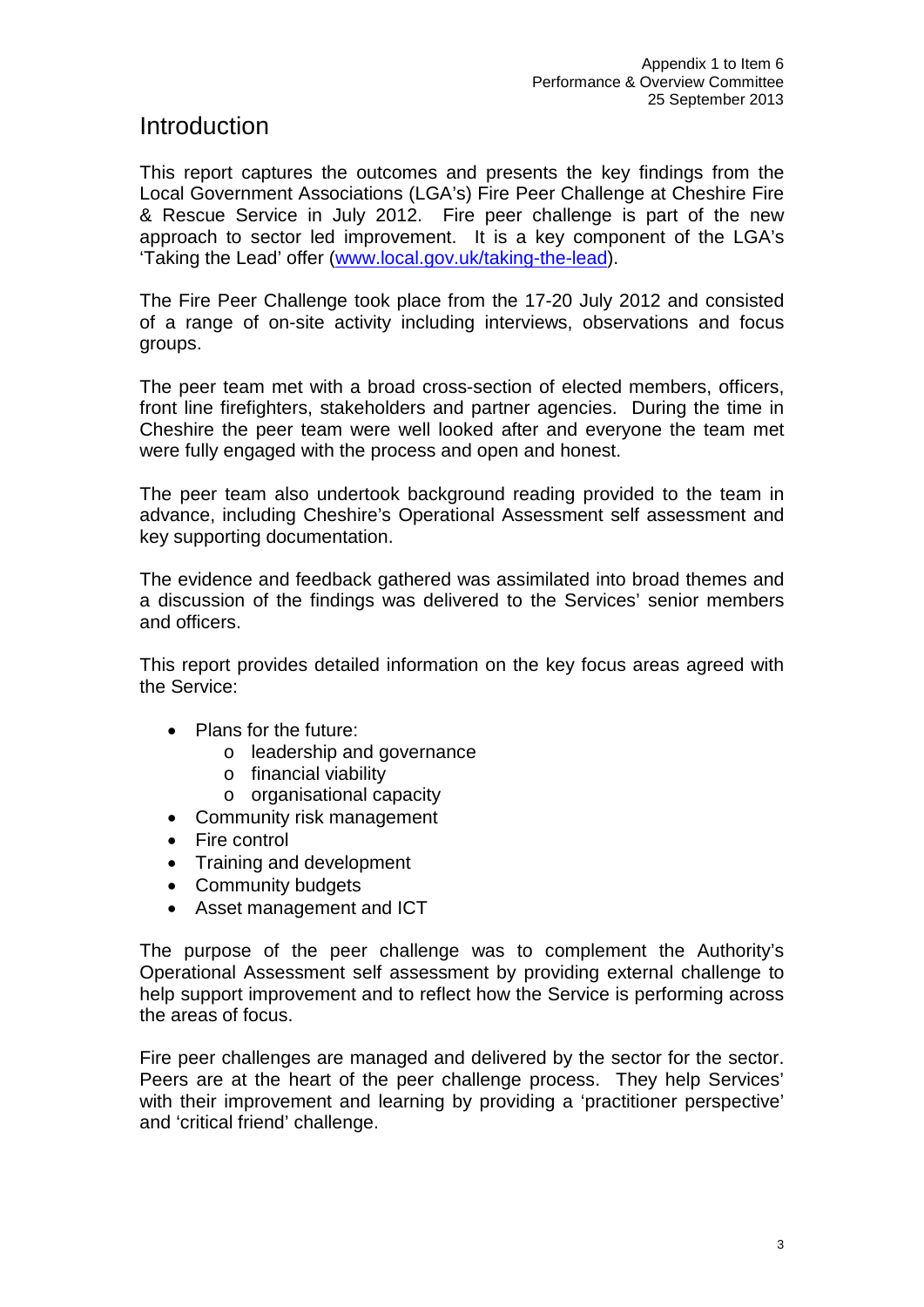The peer challenge team was:

- John Bonney Chief Fire Officer, Hampshire Fire & Rescue Service (Lead Peer)
- Councillor Kay Hammond Surrey County Council
- Dene Sanders Deputy Chief Fire Officer, Humberside Fire & Rescue **Service**
- Beverley Sandy Director of Finance & Resources, South Yorkshire Fire & Rescue Service
- Melanie Kinsella Learning & Development Manager, Cumbria Fire & Rescue Service
- Neil Shaw Programme Manager, Local Government Association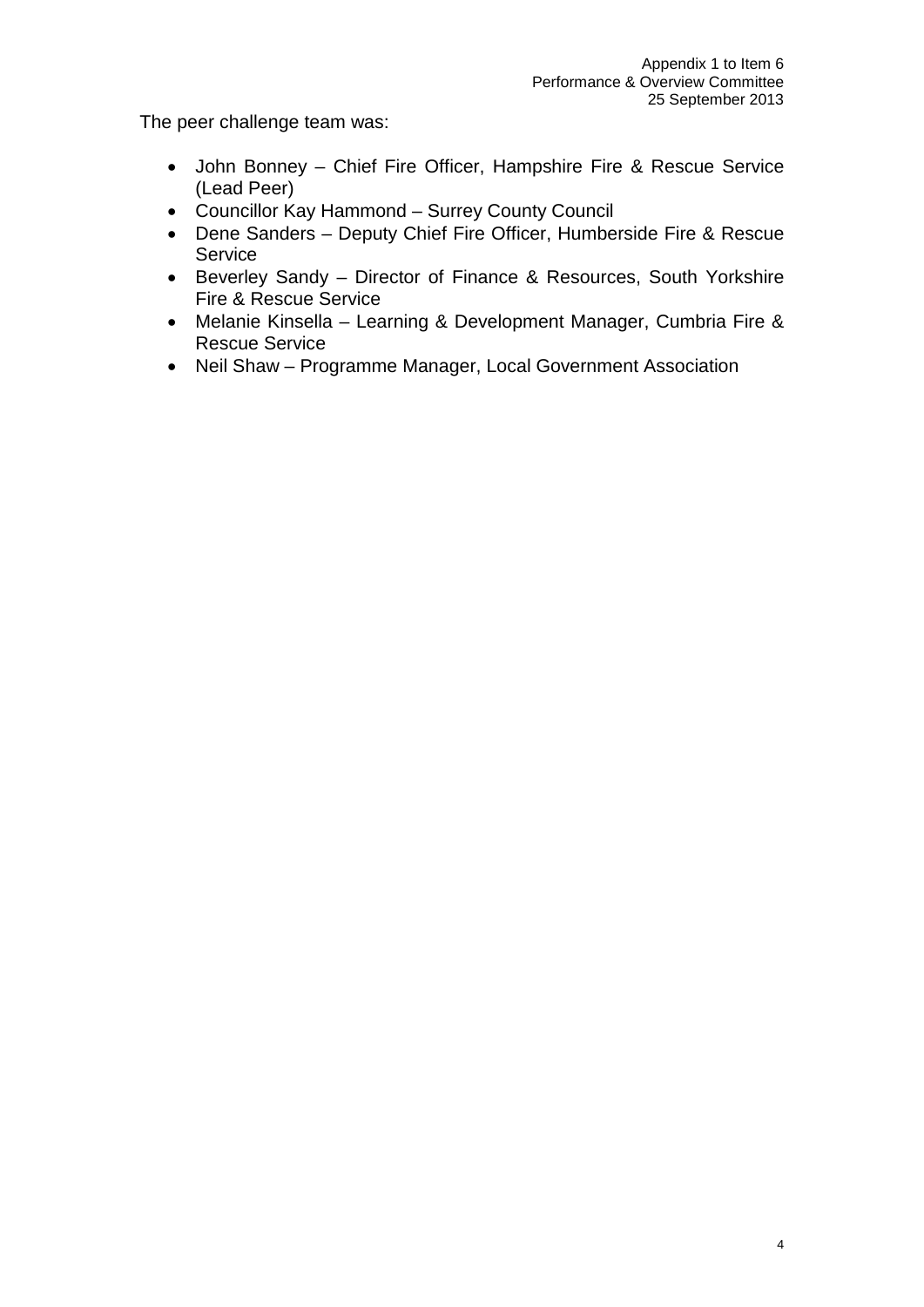# Plans for the future

#### **Strengths**

- Fire Authority works collaboratively across political party lines
- strong ethos of 'Team Cheshire'
- balanced Medium Term Financial Plan to 2015/16
- broadly 'right people are in the right posts'
- good level of operationally competent staff
- well regarded by partner agencies

Members of the Fire Authority work collaboratively across political party lines, for the benefit of all Cheshire's communities, with ambition for the future. There is a well established Service Management Team (SMT). A good relationship exists between members and SMT.

The Chief Fire Officer and SMT are well regarded by members and staff. There is a strong ethos of 'Team Cheshire', which is recognised throughout the organisation. The Service is well regarded by external partner agencies and has established a community leadership role.

The Service has a balanced Medium Term Financial Plan (MTFP) covering the four years to 2015/16. The MTFP has been drafted to allow for saving £4m in four years based on the likely grant reduction and is supported by £6m of general and £6m of earmarked reserves. Latest grant projections as well as determinations around council tax benefit and localisation of business rates may impact significantly on this projection.

The revenue assumptions for day to day spending made in the budget and MTFP are robust. There is a well developed financial risk register to support the reserves strategy. There has been early engagement with the unitary authorities to try and establish the impact of the Council Tax benefit changes on the funding of the Authority. Members and SMT are significantly involved in budget planning.

Within a good proportion of the organisation the 'right people are in the right posts'. The Service has a high level of operationally competent staff. The extensive use of advocates and volunteers enhance capacity at relatively low cost and provides added value.

The organisational culture of the Service is open and transparent, and this has been deliberately fostered in recent years. As a result staff morale is very positive and there is a strong 'can do' culture. The Service uses a range of channels to communicate with local communities and staff. The internal communication channels are generally good and staff understand key issues within the organisation through bulletins, core and team briefings and face to face contact with senior officers.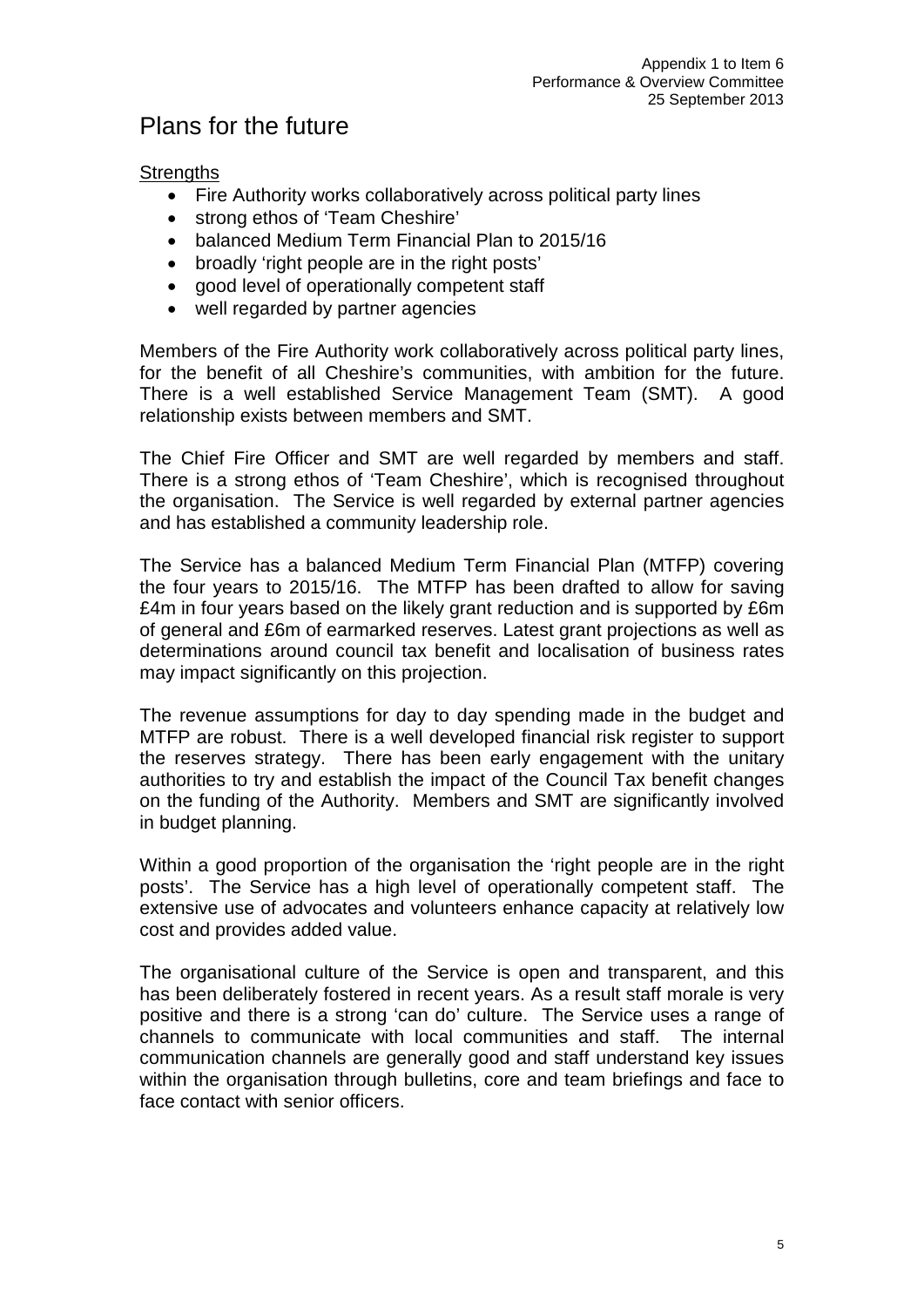Emerging challenges

- creating a coherent picture of the future Service for staff and members
- courage and resolve to see through ambitious plans for change
- financial underpinning of the future plans is critical
- capacity and skills to deliver the ambition

In terms of the future the Operational Response Review the Service is currently undertaking represents both a significant recasting of the response provision in Cheshire but also a fundamental plank to delivering their medium term financial plan. An enormous amount of evidence collection and analysis has been undertaken and this should provide assurance to both the public, members and staff that the plans for this comprehensive change have been thought through carefully.

The review appears to achieve the imperatives of both using resources more efficiently and delivering effective improvement in response coverage. Successful delivery of the review will need to not only emphasise the strong evidence base but more also the overarching vision.

Creating a picture for staff and members of the future shape of the Service as a whole will be essential. In many ways, for both groups, creating a shared picture of the future is necessary to sustain commitment through what will inevitably be a challenging transition. A recognition that the review only hangs together if implemented as a whole is critical.

Although the transition is broken down into a number of work packages, members need to appreciate that the financial viability and operational integrity only holds together as a whole. Courage and resolve will be necessary by the Authority in both making the decision and seeing through its plans. As ever in such significant change programmes political and professional leadership needs to be consistent and unwavering.

The financial underpinning of the future plans for change is critical. Accepting that is difficult with the current financial uncertainties, alignment with the change programme is crucial for success. Extending the MTFP to 2017/18 and modelling scenarios in relation to the uncertainties associated with business rates funding, council tax benefit changes and the IRMP proposals would provide a platform for a robust debate on alternative funding plans.

A bid has been made for £4.2m of capital grant for the delivery of the Operational Response Review and IRMP. Should this not be forthcoming, this would need to be funded through reserves or a complete reappraisal will be required.

The Service has a three-year value for money programme to deliver savings outside of the Operational Response Review. The same coherent and rigorous approach on which the IRMP is founded, project managed and delivered needs to be applied to the value for money programme. The programme targets need to be clearly owned and monitored and the interrelated impact of the separate reviews need to be identified and accepted.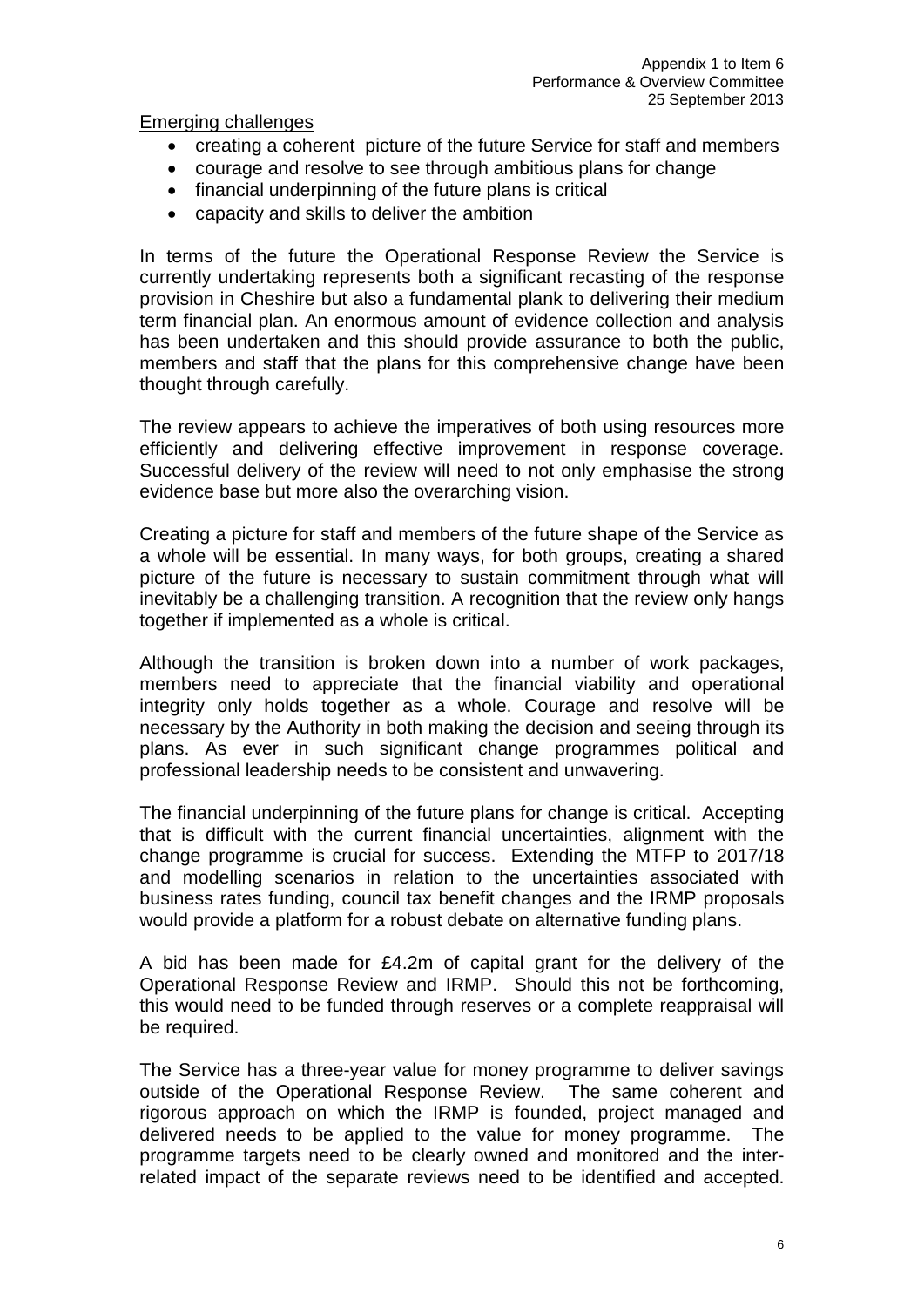This is particularly pertinent as these functions will necessarily need to complement and support the Operational Response Review.

The impact of the transfer of community safety related funds to the new Police and Crime Commissioner needs to be assessed. The potential for income generation/trading should be considered as an element of Value for Money reviews and for wider consideration as part of the overall financial strategy. The peer team have heard a consistent message throughout the organisation that the Service will be smaller and leaner. One of the key questions the peer challenge team have wrestled with is: does the Service have sufficient capacity and the right skills to deliver its future ambitions?

There will be a need for a capacity and skills audit to ensure the plans for the future can be delivered. This will require core functions like Finance, ICT and HR to be 'fit for purpose' to support the delivery.

## Community risk management

**Strengths** 

- The evolution of the approach to risk management
- Unitary Performance Groups
- Data sharing

The Service has evolved and shaped its approach to risk management over a number of years. It has firmly positioned itself as a community focused organisation and this has been translated into its IRMP – which puts community risk management at its heart. The Service has further evolved its' intelligence led approach by using a wider range of more sophisticated and targeted data sets. This is enabling the Service to tightly target its resource on Home Safety Assessments on the county's most vulnerable communities.

The IRMP sets out a clear risk assessment process which is underpinned by a range of data and risk modelling systems, including FSEC. The IRMP also meets the expectations within the national framework and other guidance.

The IRMP is translated into action through a series of effective supporting functional, departmental, team plans and individual appraisals which have been iteratively developed over several years which are incorporated and monitored by the 'Cheshire Planning System'.

Robust performance management structures exist to systematically manage performance at Unitary Performance Group (UPG) level. The UPGs have matured over the four years since they were established, with member engagement going from strength to strength and this is an area of notable practice for the Service.

The extensive sharing of data amongst the Service and its partner agencies is a particular strength and this has been accelerated in Cheshire West and Chester as part of the community budget pilot.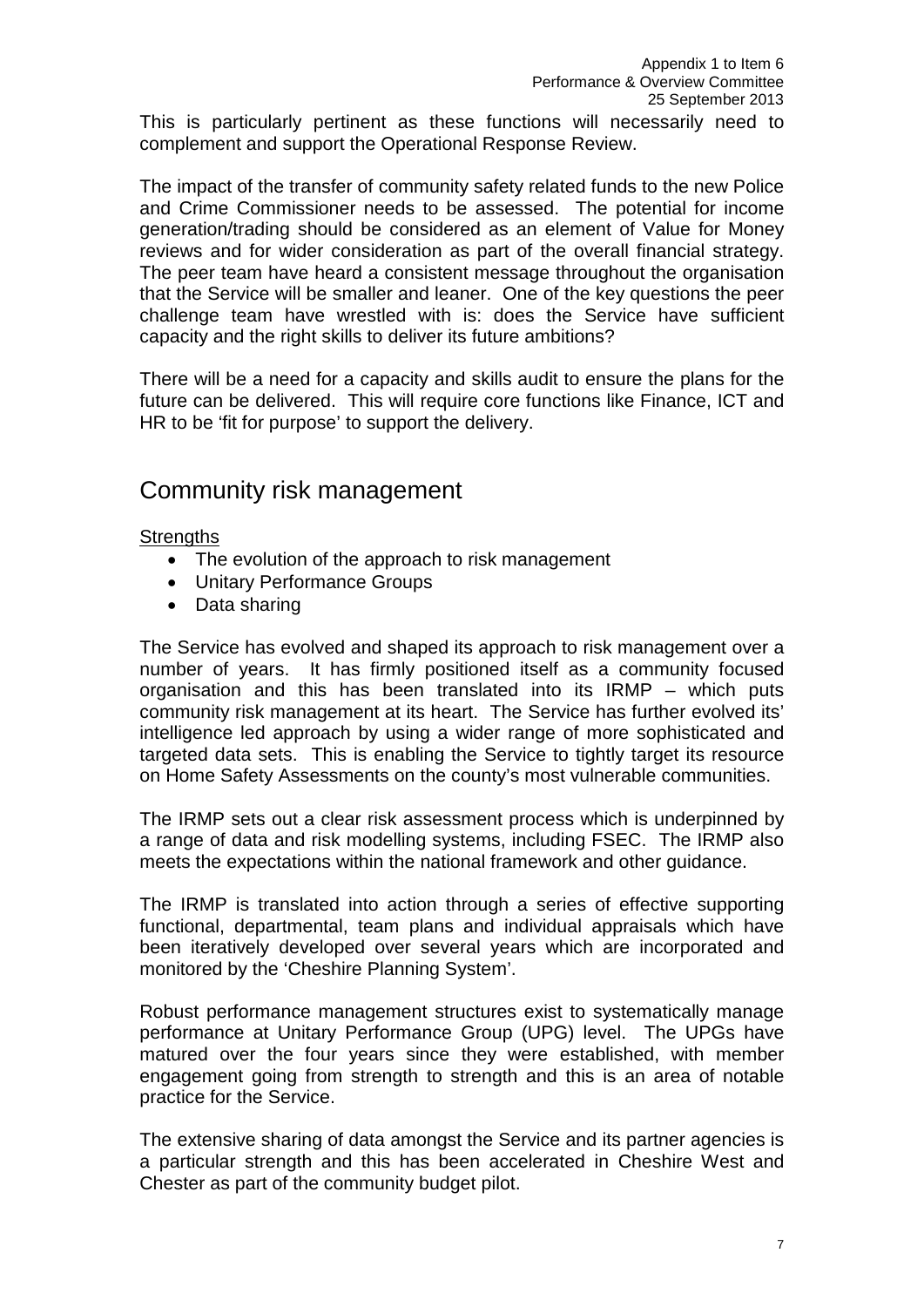Emerging challenges

- Police & Crime Commissioners
- Consultation on Operational Response Review

In terms of the future the Service needs to quickly determine its approach to the new Police and Crime Commissioner arrangements to build on the good relationships with the Police and further strengthen the community safety agenda.

Given the current limited extent of the co-responding scheme the Service needs to take stock. Consultation will be key to residents understanding the proposed new response standards.

### Fire control

**Strengths** 

- Clear vision and a strong sense of purpose
- Right people, right skills, in the right places
- Expansion of the Programme Board's remit

The North West Fire Control project has a clear vision and the benefits, in particular, efficiencies, resilience, interoperability and operational improvement provide a solid foundation on which to progress.

The strategy to deliver the project and its associated governance are particularly strong, supported by a robust and detailed delivery programme. There is evidence that lessons have been learned from the previous FiReControl programme.

The project is on track and is expected to gather pace once the preferred bidder for the technology is selected, which will have happened prior to the publication of this report.

The peer challenge team got a strong sense of 'right people, right skills in the right places' in place to deliver the project work streams successfully. The NW Control Programme Board remit has been expanded to cover CFOA work streams. This is a good signpost for future collaborative working beyond immediate fire control activities.

Emerging challenges

- Communications with staff requiring further development
- Resilience on the Control function

The positive outlook toward the North West Fire Control Project as a whole is not shared by the staff potentially affected locally. There was a strong sense of concern for the resilience of Cheshire's Control function in the period leading up to cut-over to North West Fire Control under the current plans for staff transfer i.e. new job announcements 12-18 months prior to cut over.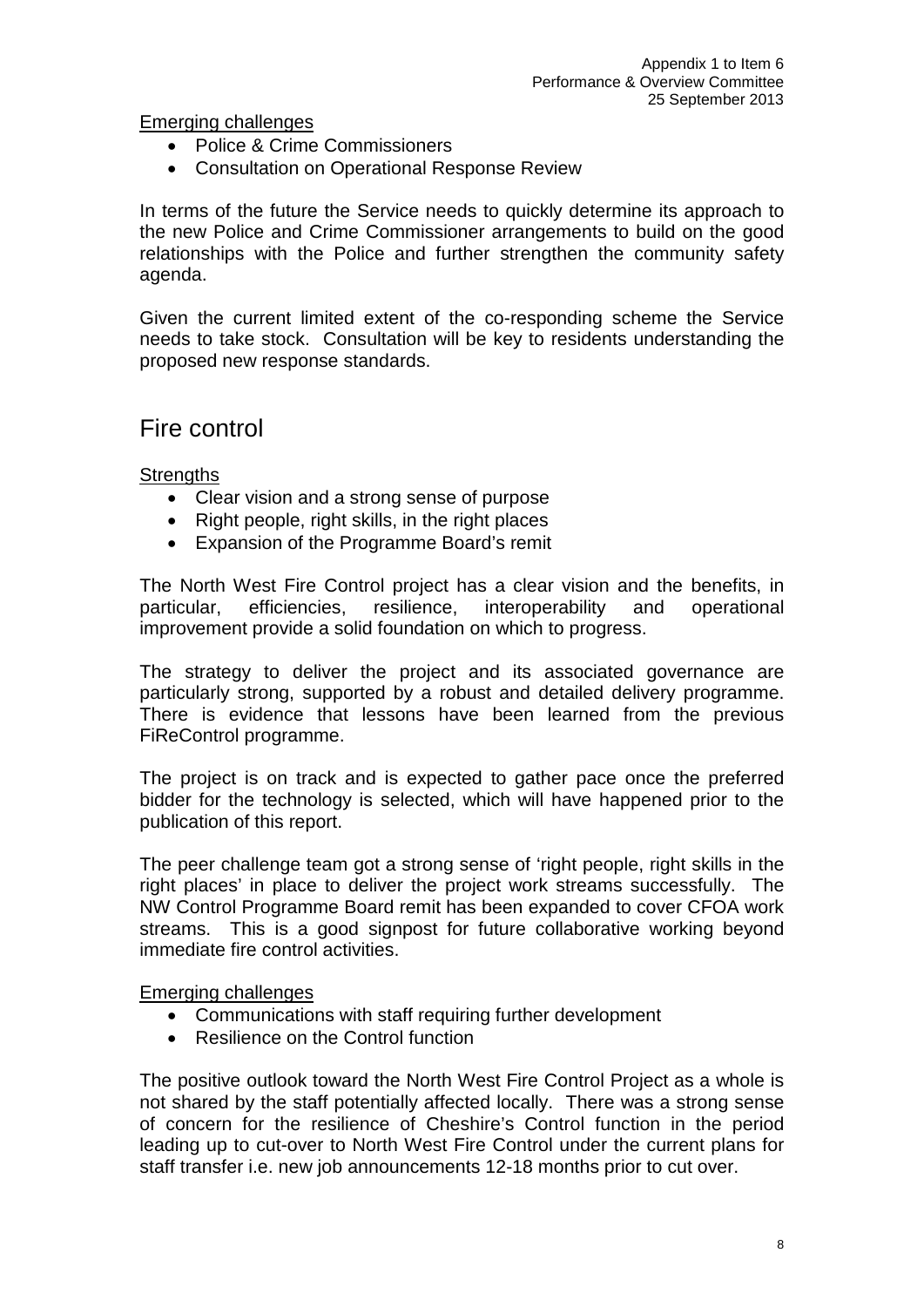The communication strategy surrounding the project may need further development, in particular, regarding staffing issues.

Whilst 'lessons learned' from FiReControl is in evidence, the Service and North West Fire Control Project Team may benefit from incorporating a similar approach to that taken following the acquisition of the Cumbria Fire & Rescue Service Control function in terms of live issue resolution, into the wider North West Fire Control Project. For example, Cheshire and Cumbria's different AFA policies.

The Service may wish to consider the benefits of greater involvement of existing control staff in the implementation phases of the NW Fire Control Project. The Service may also wish to consider a review of the significant amount of 'out of scope' work they may lose or have to resource differently post cut over to NW Fire Control Ltd.

## Training and development

#### **Strengths**

- Incident Command
- Member 'buddy' system
- Strong process for identifying training needs

The Service has placed an increased focus on operational training in the past year or so. A rolling annual training programme exists which is assessed through cluster exercises. The new Incident Command Suite is a significant investment in operational training.

Staff have a good understanding of the link between the IRMP, team plans and their own appraisal objectives. Training needs are identified formally through appraisals and also informally through feedback from incident debriefs. 85% of staff has an annual appraisal and the Service is seeking to further improve this by tackling pockets of the Service who do not undertake them.

Strong processes exist for identifying training needs, delivering training, monitoring competencies and feeding back into individual's development plans. Frontline staff commented that operational training is effective.

There is a structured approach to member development with the 'buddy system' being a particular strength.

Extensive leadership development opportunities exist for officers, including Institute of Leadership & Management courses at levels 3, 5 and 7.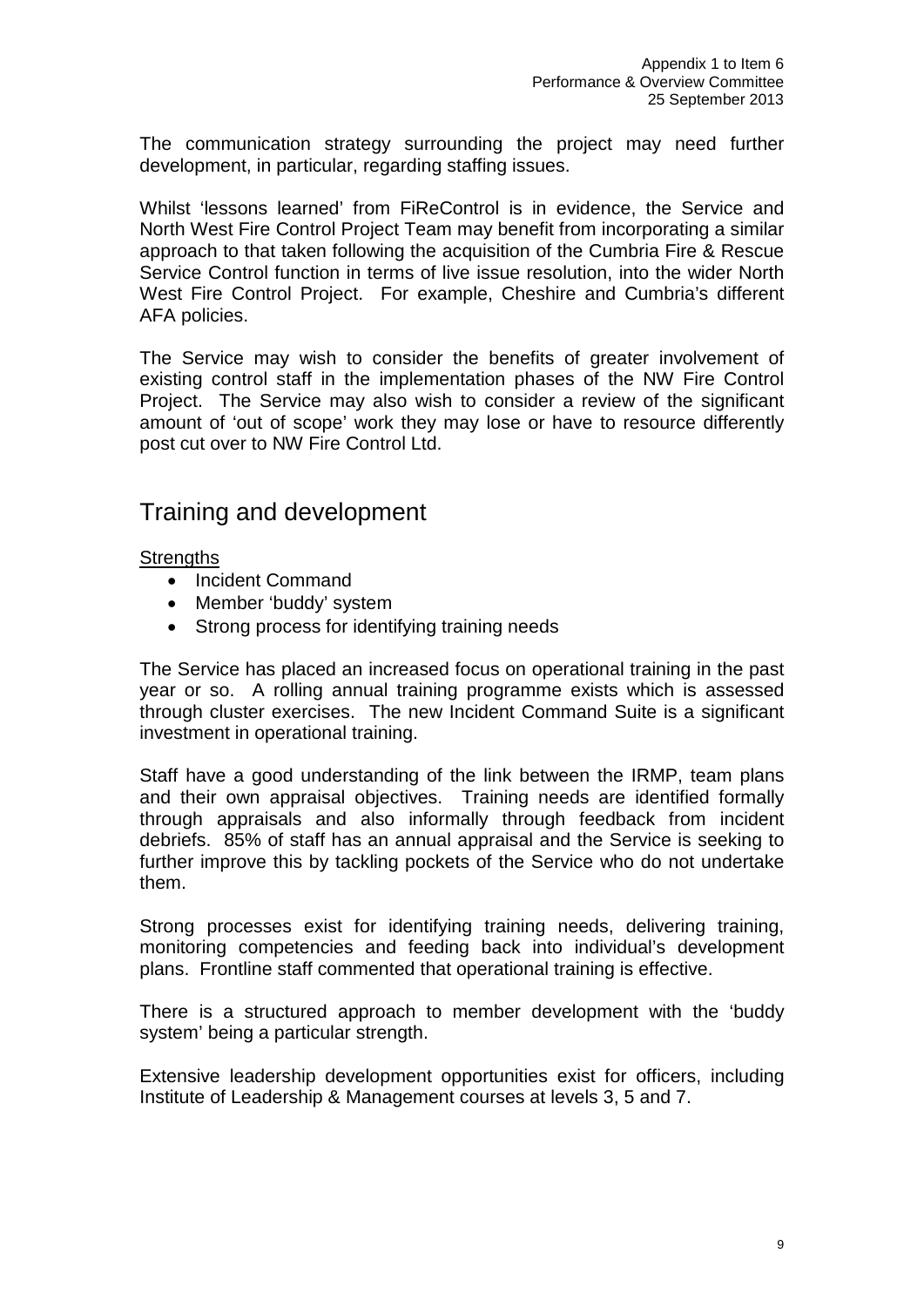Emerging challenges

- Integrating the People Management function and systems
- Members complexity of the public sector landscape

There is clearly scope for a more integrated approach to the people management function (People & Development and Employee Services) in the Service. This will create opportunities not only for a more integrated service but also creating opportunities for financial savings. Consideration should be given to a 'people management' system which is based on a single platform for personnel, training, competency and appraisal.

Given the radical shifts in the public sector landscape in relation to health, localism and policing members need to continually improve their understanding of this complex environment in which Fire and Rescue Services are key players.

Building on the current work underway, there are ongoing organisational cultural challenges around getting middle managers to take responsibility for core management issues like people management, rather than relying on People & Development.

The Service needs to reassure itself on an ongoing basis of the suitability of the use of e-learning in particular topics and for an individual's learning style and those with learning difficulties such as dyslexia.

The Service could be bolder in looking to exploit income generation opportunities in training and potentially beyond. Although this happens at the moment this is relatively small scale and opportunistic. The Service could be more ambitious without losing its focus on its core customers, as part of an overall strategy for the Service.

# Community budgets

**Strengths** 

- Well placed to be a successful partner
- Seen as a community leader
- Track record of delivery

Cheshire West and Chester is one of the national pilots for community budgets. The Service has given leadership to the project and is well regarded by partner agencies. The Service has engaged in the process wholeheartedly with an intention to make it succeed.

Emerging challenges

- Consider carefully your approach and impact on partners
- Models of future delivery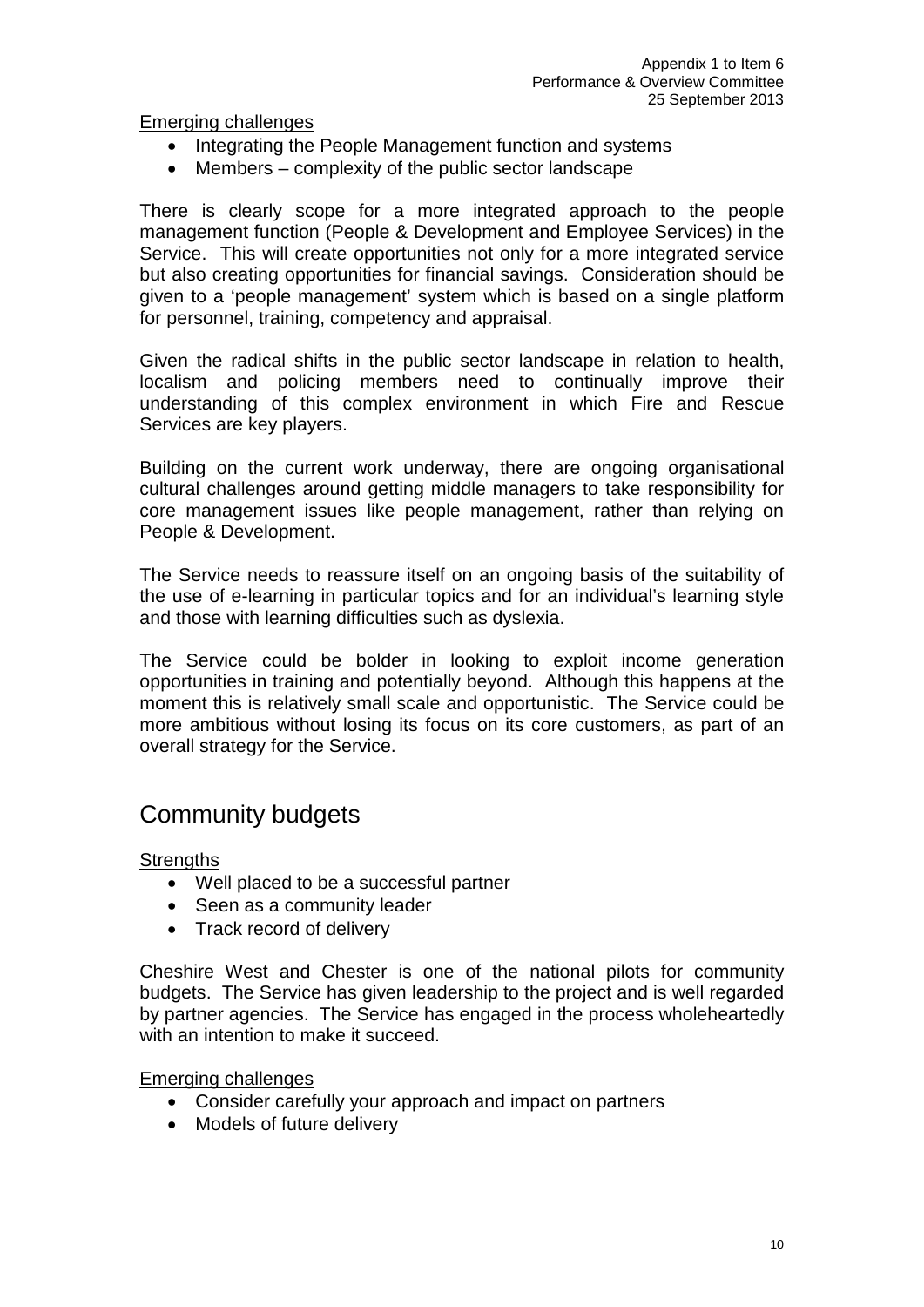The Service has been remarkably successful in building partnerships to deliver a whole range of safety, health and risk reduction initiatives. Their enthusiasm and pragmatic approach means they are recognised as a significant strategic player in both the 'Altogether Better' community budget pilot and the sub regional management and leadership groups.

This rapid and extensive expansion has been driven by enthusiasm, capacity and opportunity. This has led, on occasions, to a sense from some partner agencies that the Service can lack empathy towards the agendas of others and often default to direct delivery. In the future the Service needs to consider the extent of their direct provision, the greater expectation and ambition of the not for profit sector that they are commissioned to deliver more.

Presently Cheshire sees the community budget initiative in West Cheshire and Chester as a great opportunity to be commissioned to provide more health, safety and wellbeing activity. If this is the corporate intention both there and elsewhere then a clear intention to adopt this approach needs to be stated. As financial pressure mounts and the enormity of the operational response transition unfolds, the shape and intention of the prevention strategy needs to be clear and complementary.

# Asset management and ICT

#### **Strengths**

- Clear commitment to improving IT infrastructure
- Poynton as a good example of future asset use

There is a clear commitment to improving the Service's IT infrastructure, with a recognition that this has been underperforming for some time. Significant funding has been allocated to upgrade and improve the IT infrastructure.

There are some examples where the Service has worked collaboratively with other organisations. For example, Treasury Management with Warrington Borough Council, Age UK and Payroll with Mouchel. This demonstrates some of the benefits of collaborative working upon which the Service can build.

The plans for co-location of facilities at Poynton with Cheshire Police are a good example of how the Service should be making better use of its assets in the future.

#### Emerging challenges

- Alternative service delivery models more concerted and coherent view
- Value for money reviews

Options to consider alternative service delivery models have, in the past, been too quickly closed down. The future financial landscape is likely to mean that these options need to be considered more seriously. This includes options to collaborate on service delivery, share services and outsource. These need to